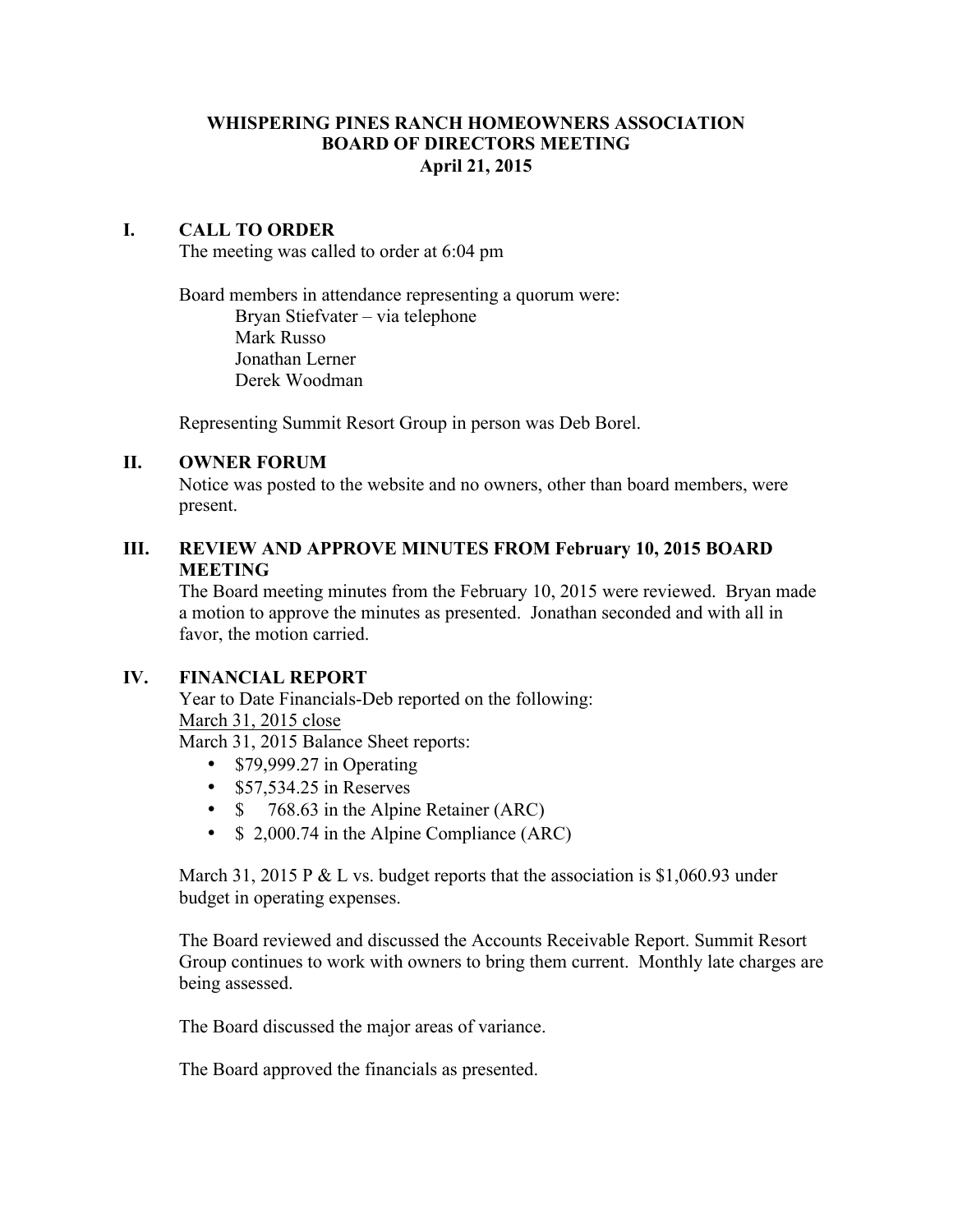**V. MANAGING AGENTS REPORT**

## Completed Items

• Updated ARC Guidelines have been placed on the website.

### Report Items

• Landscape bid is down slightly from last year. For the season, the cost is \$14,045. Budgeted amount is \$18,000. Budgeted amount for improvements is \$10,998. The Board approved the landscaping bid by Neils Lunceford as presented.

### Pending Items

- Irrigation start up
- Marking of trees on Legend Circle by BobbyCat to determine those that may be a fall hazard in high winds. He will also mark the ones behind the homes on Legend Circle. Derek will send Deb additional grant information.
- Removal of snow fences will take place this week.

## **VI. RATIFY BOARD ACTIONS VIA EMAIL**

There have been no actions taken via email since the last Board meeting.

# **VII. OLD BUSINESS**

- A. ARC update
	- i. Shumacher No update
	- ii. Snyder Remodel Final Approval granted In Progress
	- iii. Miller (223 Telluride) Review fee has been collected. Project has been placed on hold until springtime.
	- iv. Eisemann (20 BC) Landscape plan approved. \$500 deposit collected.
	- v. Bailey (22 LC) There are two outstanding items that the ARC require the owner to complete before approval. Baileys submitted their plans for correcting the two outstanding items as described below. They have been approved by the ARC and will be completed in the spring. Compliance deposit will not be returned and has been transferred into the Review Account.
		- 1. Install chimney cap
		- 2. Correct change of materials on an outside corner.
		- 3. Staining
		- 4. Driveway
- B. Landscape Committee Report
	- i. Upgrading of Parks The Board agreed that in 2015, the major landscaping project would be upgrading the paths in the park. Input will be gathered at the annual meeting with ideas for future years. Some suggestions were as follows:
		- 1. Solar installation at entrance for Christmas lights
		- 2. Bury irrigation
		- 3. Improved signs in subdivision (poles and signs)

Three different options for path upgrades were discussed. SRG will contact Don of Neils Lunceford regarding the compressed mulch and ask for sample or picture. Will also ask Don about the life expectancy of the compressed mulch.